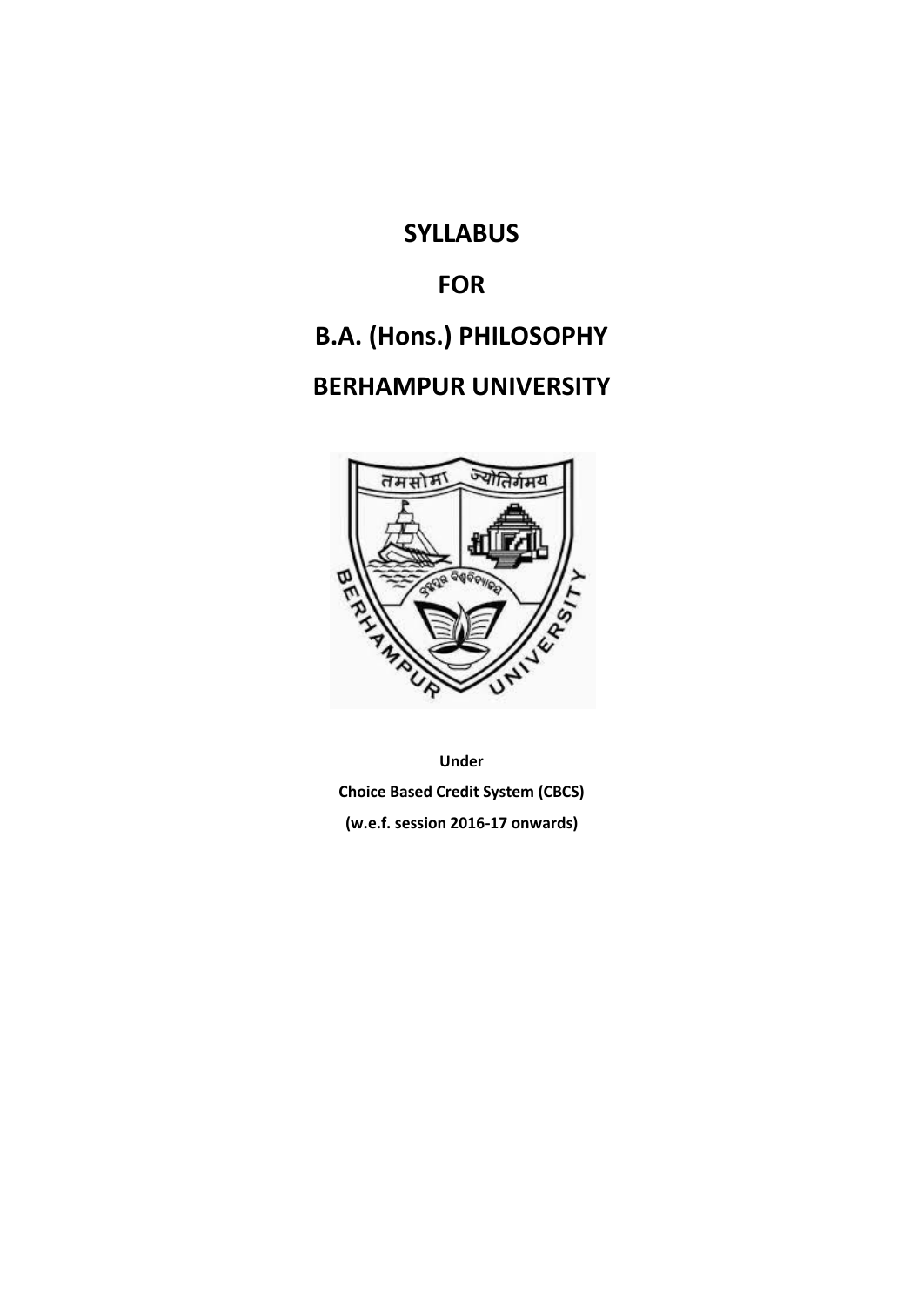#### **BERHAMPUR UNIVERSITY**

#### **B.A. (Hons) PHILOSOPHY**

| (A) No. of Core Papers-14                                | Full Marks $-100$ (Mid Sem-20 + End Sem $-80$ )        |  |  |  |  |  |
|----------------------------------------------------------|--------------------------------------------------------|--|--|--|--|--|
| No. of Classes - 50 each                                 | <b>Credit Points: 6</b>                                |  |  |  |  |  |
|                                                          | <b>Core Course (Philosophy)</b>                        |  |  |  |  |  |
|                                                          | Semester - I (2016)                                    |  |  |  |  |  |
| $Core - 1 -$                                             | <b>General Philosophy</b>                              |  |  |  |  |  |
| Core - II -                                              | <b>Logic &amp; Scientific Method</b>                   |  |  |  |  |  |
|                                                          | Semester - II (2017)                                   |  |  |  |  |  |
| Core - III -                                             | <b>Systems of Indian Philosophy - I</b>                |  |  |  |  |  |
| Core - IV -                                              | <b>Symbolic Logic</b>                                  |  |  |  |  |  |
|                                                          | Semester - III (2017)                                  |  |  |  |  |  |
| <b>Systems of Indian Philosophy - II</b><br>$Core - V -$ |                                                        |  |  |  |  |  |
| Core - VI -                                              | <b>Ethics</b>                                          |  |  |  |  |  |
| Core - VII -                                             | <b>History of Greek Philosophy</b>                     |  |  |  |  |  |
|                                                          | Semester - IV (2018)                                   |  |  |  |  |  |
| Core - VIII -                                            | <b>Contemporary Indian Philosophy</b>                  |  |  |  |  |  |
| Core - IX -                                              | <b>History of Modern European Philosophy</b>           |  |  |  |  |  |
| $Core - X -$                                             | <b>Philosophy of Language</b>                          |  |  |  |  |  |
|                                                          | Semester - V (2018)                                    |  |  |  |  |  |
| $Core - XI -$                                            | <b>Western Classics: Meditations of Rene Descartes</b> |  |  |  |  |  |
| Core - XII -                                             | <b>Indian Text: Isa Upanisad</b>                       |  |  |  |  |  |
| Semester - VI (2019)                                     |                                                        |  |  |  |  |  |
|                                                          | Core - XIII - Social & Political Philosophy            |  |  |  |  |  |
| Core - XIV -                                             | <b>Applied Ethics</b>                                  |  |  |  |  |  |
|                                                          |                                                        |  |  |  |  |  |

**(B) Generic Elective (GE)**

**A student of other discipline (having Non-Philosophy Core) may choose two elective courses in Philosophy i.e. GE-I and GE-II having 6 credits each and 100 marks (80 + 20) each as follows:-**

**GE-I (Semester – I) 2016 – Indian Philosophy**

**GE-II (Semester-II) 2017 – Logic & Scientific Method.**

**(C) A Core student has to take 4 (four) D.S.E. (Discipline Specific Elective) Out of which 4th Paper is project undertaken by a guide in addition to 14 Core Papers each carrying 100 marks and 6 credits as follows:-**

- **1) DSE (I) (Semester –V) Study of Major Religions of the World.**
- **2) DSE (II) (Semester-V) The Philosophy of Bhagbat Gita**
- **3) DSE (III) (Semester-VI) Gandhian Studies**
- **4) DSE (IV) (Semester-VI) Project**

**(D) Skill Enhancement Course (SEC)**

**SEC Paper – I – Critical Thinking – 50 Marks – 2 Credits**

**SEC Paper – II – Applied Reasoning – 50 Marks – 2 Credits**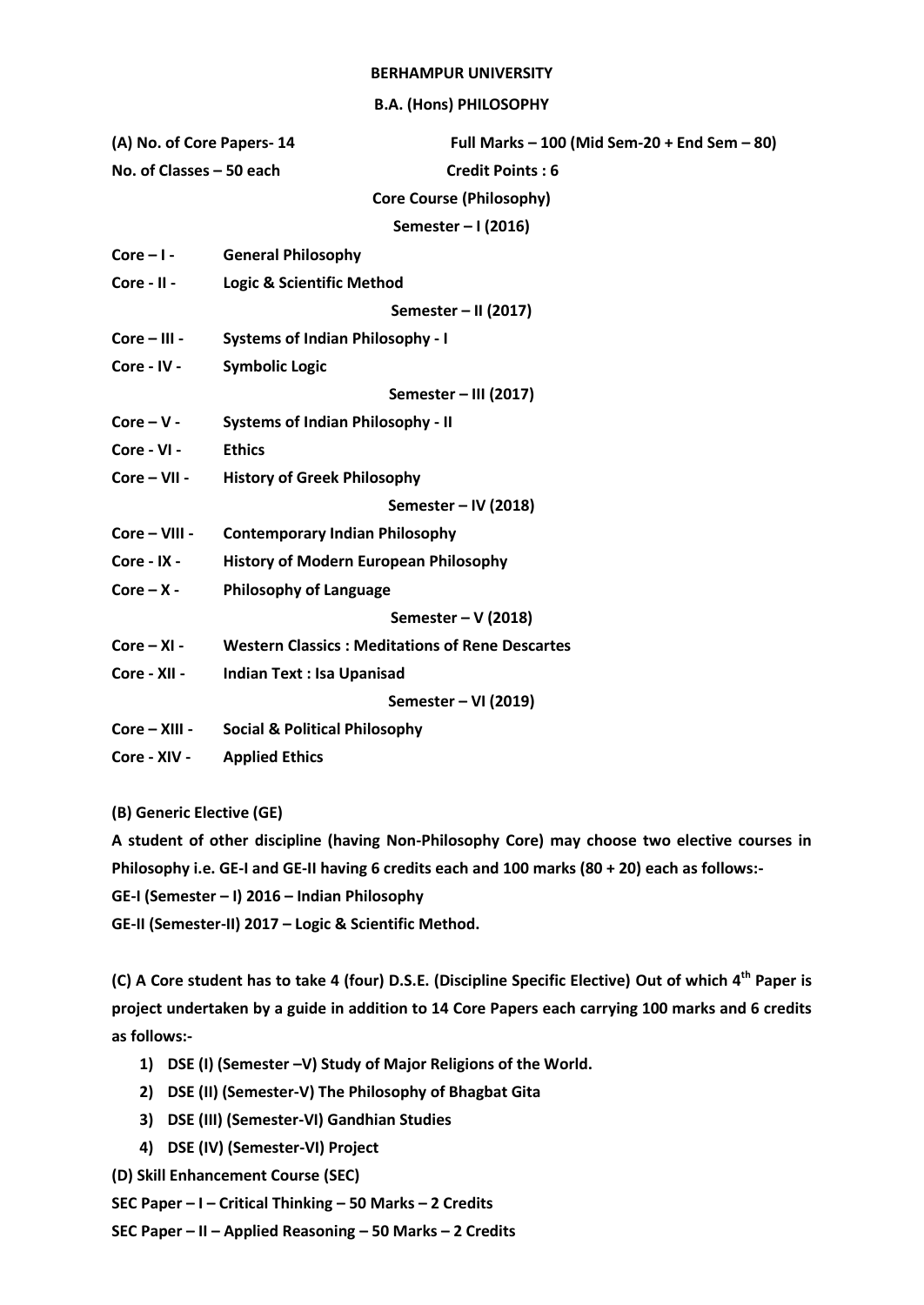## **Semester – I (2016)**

#### **U.G. Arts / Philosophy Core Course**

## **(A) Core – I (Philosophy)**

| Paper-I | <b>GENERAL PHILOSOPHY</b> | $F.M.-100(80+20)$ |
|---------|---------------------------|-------------------|
|         |                           |                   |

 **Credits -06**

Unit – I : Definition, Nature & Function of Philosophy, its relation to Science & Religion.

Problem of Being – Monism, Pluralism, Realism and Idealism.

Unit – II : Problem of Knowledge : What is knowledge?

Sources of Knowledge : Empiricism & Rationalism.

Unit – III : Problem of Ethics : (a) Theories of Conduct : Egoism & Altruism

(b) Theories of Goodness : The Good and the Evil.

Unit-IV : Problem of Metaphysics:

- 1) Substance & Universal
- 2) Mind & body

Suggested Readings:

- 1) J. N. Sinha An Introduction to Philosophy.
- 2) John Hospers An Introduction to Philosophical Analysis
- 3) G.W. Cunningham Problems of Philosophy
- 4) G.T.W. Patrick Introduction to Philosophy

#### **Semester-I (2016)**

# **Core – II (Philosophy)**

| <b>Paper-II</b> | <b>LOGIC &amp; SCIENTIFIC METHOD</b> | $F.M.-100(80+20)$ |
|-----------------|--------------------------------------|-------------------|

 **Credits -06**

- Unit I: Definition of Logic, Deductive & Inductive Argument, Truth and validity, sound and unsound Arguments, Probability and Inductive Reasoning.
- Unit II: Inductive Reasoning & Scientific Enquiry, Problem of Induction, Paradox of Induction, Laws of Thought.
- Unit III : Law of Causation : Meaning & Definition, cause and condition, Plurality of causes, Doctrine of uniformity of Nature, Mill's Experimental Methods.
- Unit IV : Hypothesis & Scientific Methods : Scientific and unscientific Explanation, types of hypothesis, legitimate conditions of hypothesis, Hypothesis & Confirmation.

- 1) Cohen & Nagel : An Introduction to logic and Scientific Method.
- 2) Copi, Cohen & Mac Mahan  $(14<sup>th</sup>$  Edn.) Introduction to logic.
- 3) John Hospers An Introduction to Philosophical Analysis.
- 4) W. Kneale Probability & Induction.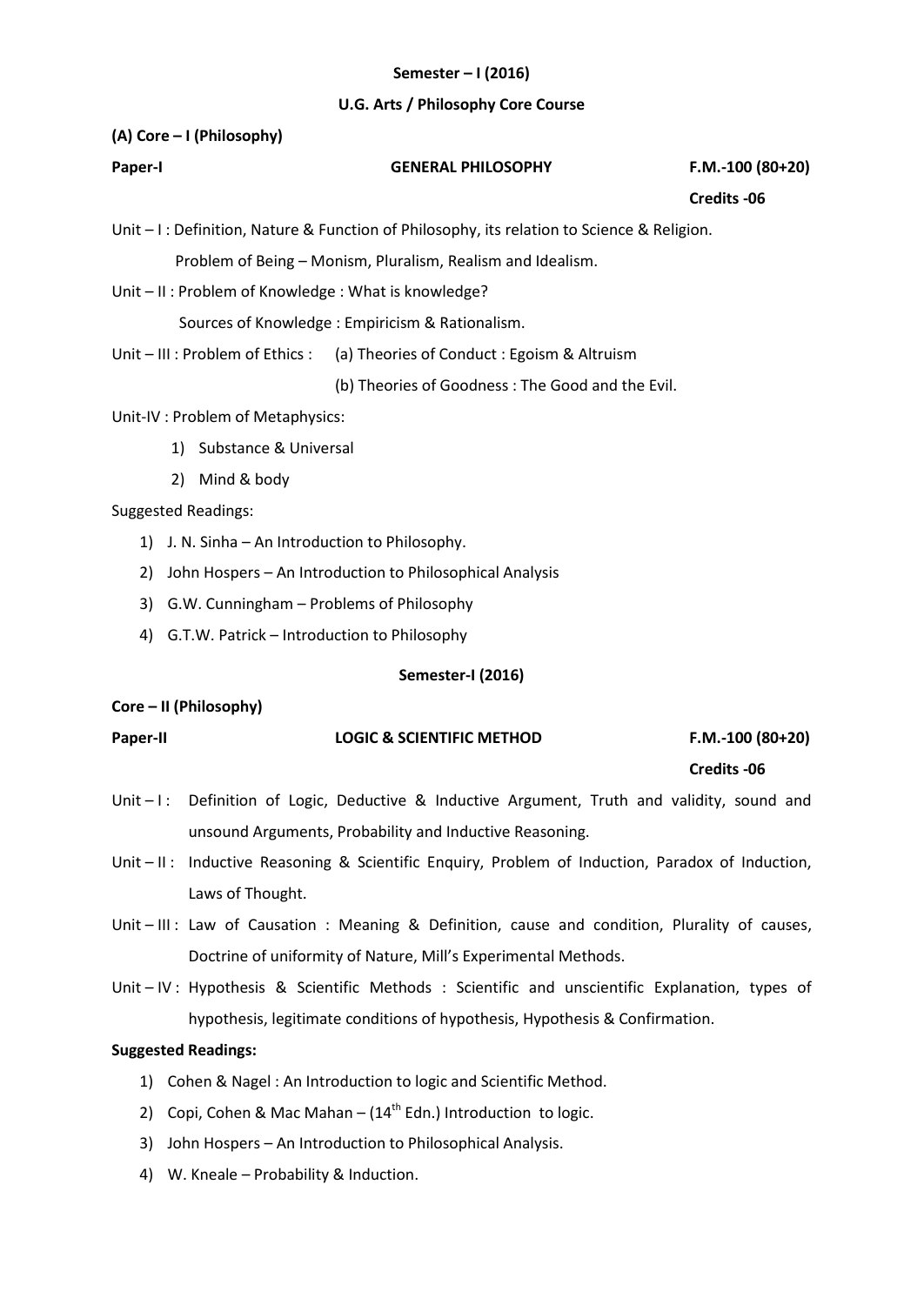## **Semester – II (2017)**

#### **U.G. Arts / Philosophy Core Course**

#### **Core – III (Philosophy)**

| <b>Paper-III</b> | <b>SYSTEMS OF INDIAN PHILOSOPHY-I</b> | F.M.-100 (80+20) |
|------------------|---------------------------------------|------------------|
|                  |                                       |                  |

 **Credits -06**

Unit – I: Salient Features of Indian Philosophy, Astika and Nastika Systems, Basic concepts like Rta, Rna, Purusartha, Law of Karma. Upanisadic view of Atman & Brahman.

- Unit-II : **Carvaka :** Epistemology and Metaphysica (Lokayatmata) **Jainism :** Syadvada, Anekanta Vada, Jaina ethics.
- Unit-III: **Buddhism :** Four Noble Truths, Doctrine of Momentariness, Theory of Dependent Origination, No-Soul Theory, Nirvana.
- Unit IV : **Samkhya :** Dualistic system, Concept of Purusa, Prakriti, Theory of Evolution and Theory of Causation.

#### **Suggested Readings:**

- i) Dutta & Chatterjee An Introduction to Indian Philosophy.
- ii) C.D. Sharma A Critical Survey of Indian Philosophy.
- iii) M. Hiriyana Out lines of Indian Philosophy.
- iv) R. K. Puligandla Fundamentals of Indian Philosophy.
- v) G.C. Nayak (O) Bharatiya Darsana.
- vi) B.B.Choudhury (O) Trs. Bharatiya Darsanara Ruparekha.

# **Semester – II(2017)**

#### **Core – IV (Philosophy)**

# Paper-IV **Contract Contract COVID-SYMBOLIC LOGIC F.M.-100 (80+20)**

 **Credits -06**

# **Text Book – Basson & O'Corner : Introduction to Symbolic Logic**

- Unit I: Ch-I: Introduction
	- Ch II : The Calculus of Propositions.
- Unit II : Ch-III : Calculus of Propositions (Sec 1 to 6) Ch-III: Calculus of Propositions (Sec 7 to 9)
- Unit-III : Ch-V : Elements of Predicate Calculus (Sec-1 to 9)
- Unit-Iv : Appendix (Sec-1 to Sec -4)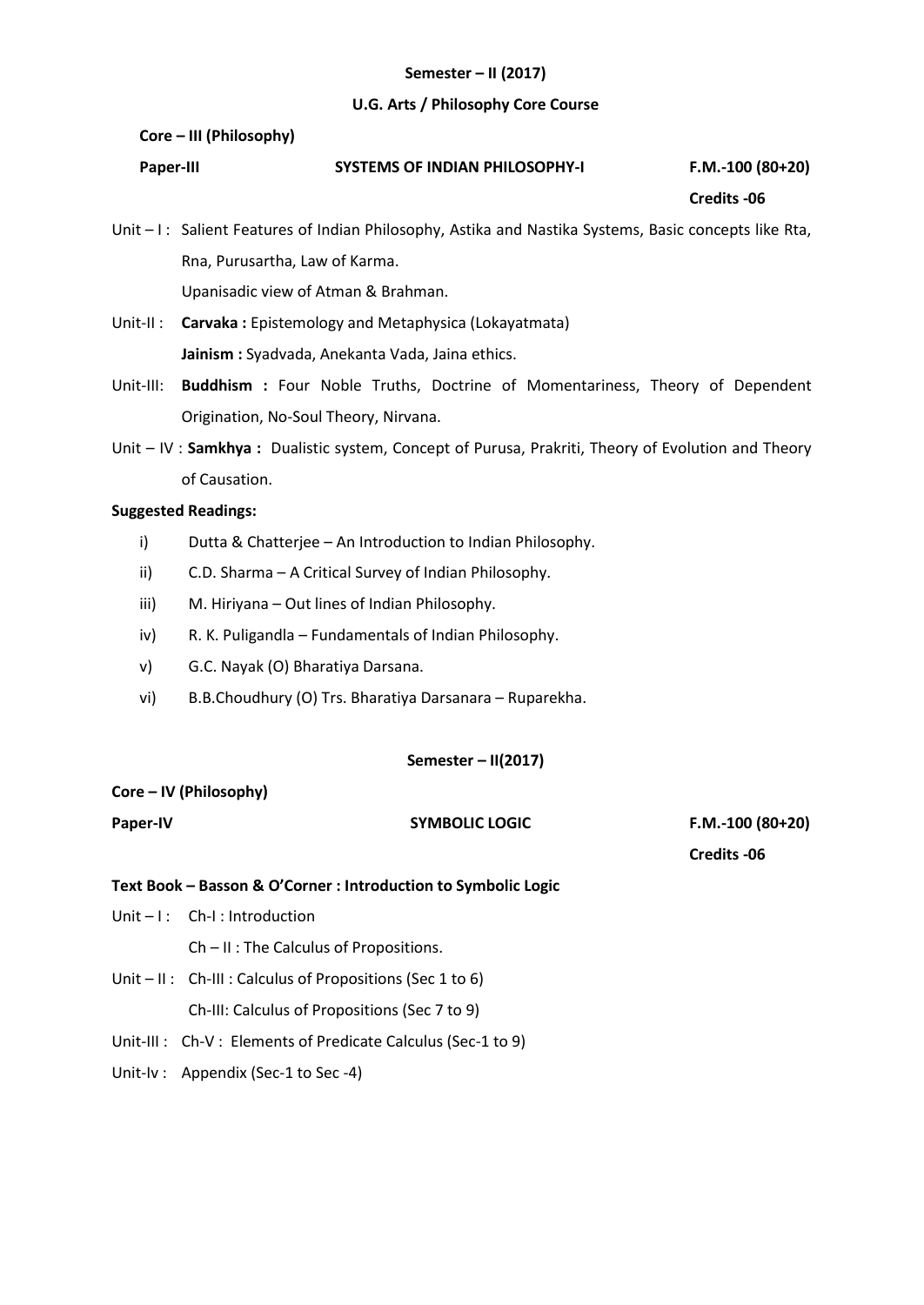# **Core – V (Philosophy)**

| Paper-V | <b>SYSTEMS OF INDIAN PHILOSOPHY-II</b> | F.M.-100 (80+20) |
|---------|----------------------------------------|------------------|
|         |                                        |                  |

 **Credits -06**

Unit – I: Yoga system of Patanjali (Citta Vriti Nirodha) & Astanga Yoga Vaisesika : Categories (Sapta padarthas)

Unit-II : Nyaya : Theory of Pramanas

Unit-III: Sankara on Maya, Jiva, Isvara, Brahman and Liberation (Jivanmukti & Videhamukti)

Unit-IV: Ramanuja : Refutation of Sankara's View on Maya, Concept of Brahman, Jiva and Liberation

# **Suggested Readings:**

- i) Dutta & Chatterjee An Introduction to Indian Philosophy.
- ii) C.D. Sharma A Critical Survey of Indian Philosophy.
- iii) M. Hiriyana Out lines of Indian Philosophy.
- iv) R. K. Puligandla Fundamentals of Indian Philosophy.
- v) G.C. Nayak (O) Bharatiya Darsana.
- vi) B.B.Choudhury (O) Trs. Bharatiya Darsanara Ruparekha.

# **Semester – III (2017)**

# **Core – VI (Philosophy) Paper-VI ETHICS F.M.-100 (80+20) Credits -06** Unit – I: Definition, Nature & Scope of Ethics. Ethics in relation to Politics, Sociology and Religion. Unit-II : Distinction between Moral & Non-moral action, Moral and Factual Judgment, Object of Moral Judgment. Unit-III: Theories of Punishment:- Retributive, Reformative and Preventive Theory. Unit-IV: Moral Standards : Utilitarianism, Hedonism, Regorism and Perfectionism. **Suggested Readings:** i) J. N. Sinha : A Manual of Ethics. ii) W. Frankena – Ethics iii) Padhi & Panigrahi – Basic Principles of Ethics.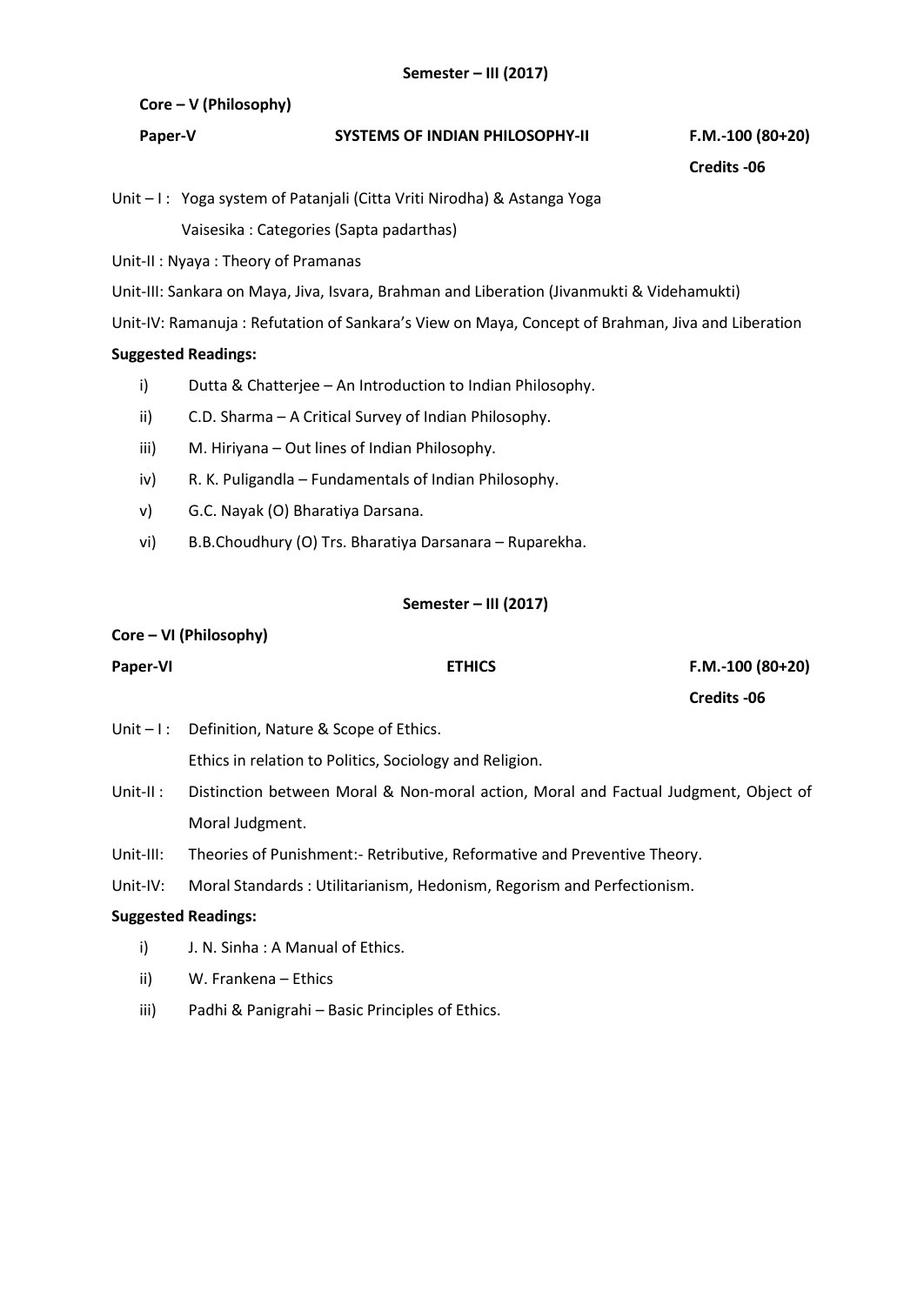# **Core – VII (Philosophy)**

# **Paper-VII A HISTORY OF GREEK PHILOSOPHY F.M.-100 (80+20)**

 **Credits -06**

Unit – I: Nature of Greek Philosophy : What is Philosophy? Origin, development and salient feature of Greek Thought.

> Pre-Socratic Thought : The Being of Thales, Becoming of Heraclitus and Atomism of Democritus.

- Unit-II : Socrates : Problem before Socrates, Dialectical Method, Epistemology and ethics of Socrates.
- Unit-III : Plato : Theory of Knowledge, Theory of Idea, Theory of soul.
- Unit-IV : Aristotle : A critique of Plato, Theory of Causation and Theory of Form & Matter.

# **Suggested Readings:**

- 1) W.T. Stace Greek Philosophy
- 2) Burnet Greek Philosophy
- 3) B.A.G. Fuller A History of Greek Philosophy
- 4) Y.Masih A Critical History of Philosophy
- 5) F.Thilly A History of Philosophy.

# **Semester – IV (2018)**

# **Core – VIII (Philosophy) Paper-VIII CONTEMPORARY INDIAN PHILOSOPHY F.M.-100 (80+20) Credits -06**

Unit – I: **R. N. Tagore:** God & Reality, Nature of Religion, Man & his destiny.

**Swami Vivekananda:** Concept of Man, Practical Vedanta, Universal Religion & Spiritual Humanism.

- Unit-II : **M. K. Gandhi :** Concept of Truth, God, Non-Violence, Satyagraha & Sarvodaya.
- Unit-III : **Sri Aurovindo :** Nature of World, Maya, Concept of Satchidananda, Theory of Evolution and Integral Yoga.
- Unit-IV: **S. Radhakrishnan:** Concept of Man, Reality, Intellect and Intuition, Theory of Religion.

- i) H. Sahoo (ed), Contemporary Indian Philosophy
- ii) B. K. Lal, Contemporary Indian Philosophy.
- iii) T.M.P. Mahadevan & V. Saroja; Contemporary Indian Philosophy.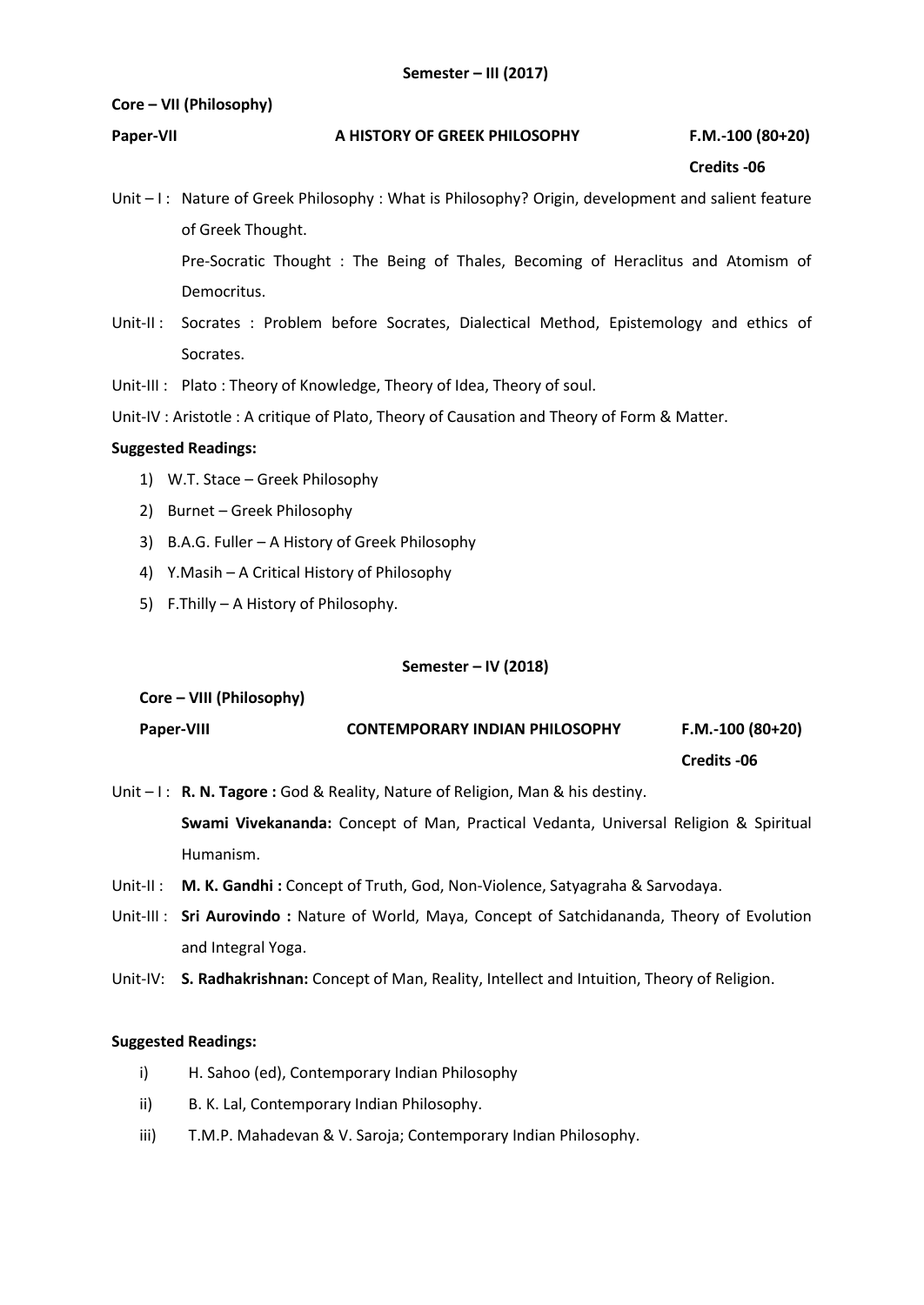**Core –IX (Philosophy)** 

# **Paper-IX HISTORY OF MODERN EUROPEAN PHILOSOPHY F.M.-100 (80+20)**

# **Credits -06**

Unit – I : **Bacon** – Theory of Idola, Inductive Method

**Descartes** – Universal Doubt, Cogito-ergo-sum, Existence of God, Mind-Body Relationship (Interactionism)

- Unit-II : **Spinoza** Substance, Attribute & Modes, Psycho-Physical Parallelism. **Leibnitz** - Theory of Monads, Pre-Established Harmony.
- Unit-III : **Locke** Refutation of Innate Ideas, Theory of Knowledge. **Berkeley** – Subjective Idealism, Esse-est-Percipii **Hume** – Theory of Knowledge : Impression and Idea, Theory of Causality, Scepticism.
- Unit-IV: **Kant** Reconciliation between Empiricism and Rationalism, Copernican Revolution in Philosophy, Possibility of Synthetic - Apriori Judgment, Space and Time.

# **Suggested Readings:**

- 1. Y. Masih A History of Modern European Philosophy.
- 2. Frank Thilly A History of Philosophy.
- 3. R. Fal Kenberg Hist. of Western Philosophy.
- 4. H. Ray & G.Das (O) Paschatya Darsanara Itihasa.
- 5. Ira Sengupta A History of Western Philosophy.

# **Semester – IV (2018)**

**Core – X (Philosophy)** 

**Paper-X PHILOSOPHY OF LANGUAGE F.M.-100 (80+20)**

# **Textual Study – John Hospers, An Introduction to Philosophical Analysis Credits -06**

- Unit I : **Word-Meaning :** Meaning of the word "Meaning", Ambiguity and Vagueness.
- Unit-II : **Definitions :** Donotative, Connotative and ostensive, Defining & Accompanying characteristics, Stipulative, Reportive & Persuasive definition.
- Unit-III : **Sentence-Meaning:** Propositions and sentence, word-meaning and sentence-meaning, criteria of sentence meaning, Analytic-Synthetic distinction, Apriori & Aposteriori dish.
- Unit-IV : **Logical Possibility & Impossibility, Concept :** Nature & Source, Truth : correspondence, coherence & truth as "it works".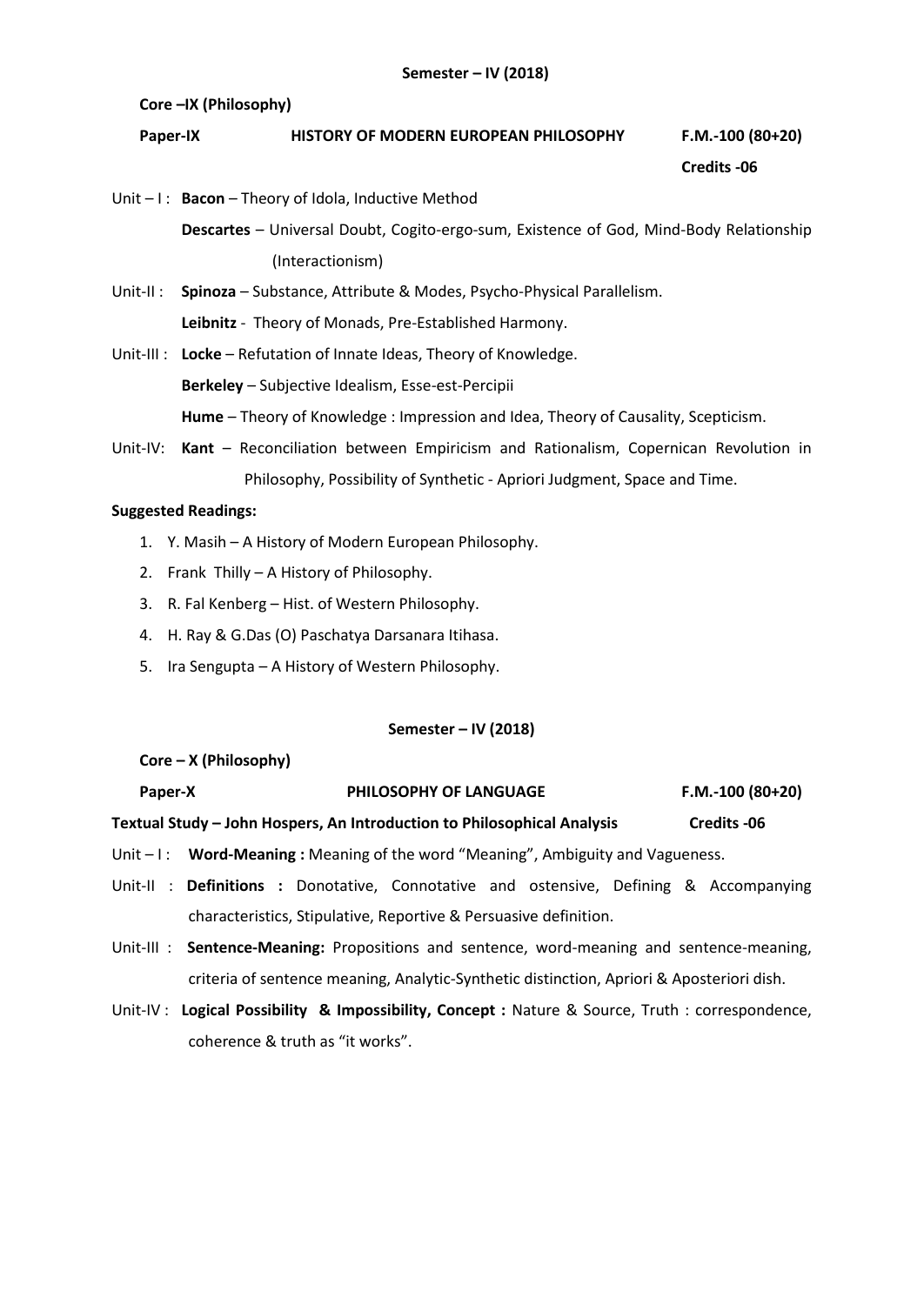# **Core – XI (Philosophy)**

# **Paper-XI STUDY OF WESTERN CLASSICS: F.M.-100 (80+20)**

# **MEDITATION OF RENE DESCARTES Credits -06**

Unit – I : **Meditation-I :** Sceptical Doubts

**Meditation-II :** Cogito-ergo-sum, sum res cogitans, the wax Argument.

Unit – II : **Meditation-III :** Clear & distinct perceptions, theory of Ideas, Existence of God **Meditation-IV :** God is no deceiver, Will, Intellect and Possibility of error.

Unit – III : **Meditation-V :** Essence of Material Things, Existence of God

Unit-IV: **Meditation-VI :** Mind-Body Dualism, Primary and Secondary Quality.

# **Suggested Readings:**

- 1) Rene Descartes Meditations on First Philosophy.
- 2) Rae Langton A study guide to Descartes Meditations.
- 3) Amelie Rotry Essays on Descartes Meditations.

# **Semester – V (2018)**

#### **Core – XII (Philosophy)**

| Paper-XII |  | ISA UPANISADS WITH SANKARA'S |  |  |  | $F.M.-100(80+20)$ |  |  |                                                                        |       |
|-----------|--|------------------------------|--|--|--|-------------------|--|--|------------------------------------------------------------------------|-------|
|           |  |                              |  |  |  | <b>COMMENTARY</b> |  |  | Credits -06                                                            |       |
| العالما   |  |                              |  |  |  |                   |  |  | What are Unanisade place of Unanisade in Indian Dhilosophy and Culture | ۔ ۔ ا |

Unit  $-1$ : What are Upanisads, place of Upanisads in Indian Philosophy and Culture  $-$  Isa Upanisads

Unit – II : Mantra 1 to 7

Unit-III : Mantra 8 to 14

Unit-IV : Mantra 15 to 18

- 1) The ISA Upanisad with Sankar's Commentary
- 2) S. Radhakrishnan The Principal Upanisad
- 3) Satyabadi Mishra Central Philosophy of the Upanisads.
- 4) Gayadhar Dash ISA Upanisad.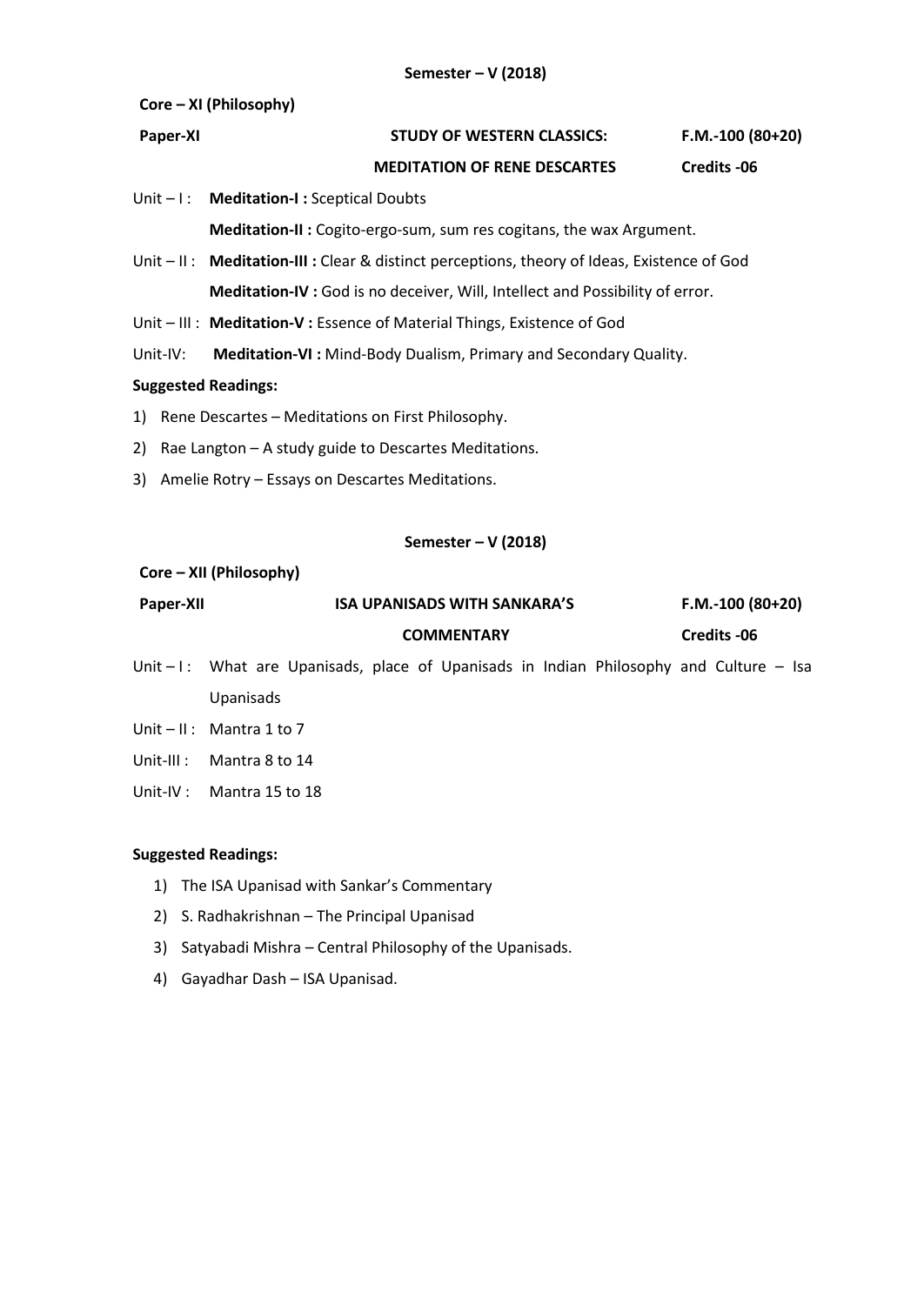# **Core – XIII (Philosophy)**

# **Paper-XIII SOCIAL & POLITICAL PHILOSOPHY F.M.-100 (80+20)**

 **Credits -06**

 **Credits -06**

Unit – I: Society, Social Science & social laws Philosophy of social science – Mechanical, Organic and Idealistic view of relation between individual and society.

Unit – II : Political Ideals – Justice, Liberty, Equality, Fraternity. Political doctrines – Humanism, Secularism, Feminism, Philosophy of Ecology.

- Unit-III : Democratic Ideals Democratic Government, Conditions for successful functioning of Democracy.
- Unit-IV : Political Ideologies Anarchism, Marxism, Sarvodaya. Social Progress – Human Rights, Origin and Development, Declaration of Human Rights: Theory and practice.

# **Suggested Readings:**

- 1) O.P.Gauba An Introduction to Political Philosophy.
- 2) J. Sinha Outlines of Political Philosophy.
- 3) K. Ray & C. Gupta Essays in Social and Political Philosophy.
- 4) D. D. Raphel Problems of Political Philosophy.

# **Semester – VI (2019)**

| Core – XIV (Philosophy) |                       |                  |
|-------------------------|-----------------------|------------------|
| <b>Paper-XIV</b>        | <b>APPLIED ETHICS</b> | F.M.-100 (80+20) |

- Unit I: What is Applied Ethics? Nature & Scope of Applied Ethics–Ethical Theories: Deontology, Utilitarianism, Relativism and Subjectivism.
- Unit –II : (a) Taking Life : Animals Animal Rights, Reverence for life, killing of animals.
	- (b) Taking Life : Humans Euthansia : Types, Abortion
- Unit-III : Environmental Ethics Relation between man and Nature, Anthropocentrism, Non-Anthropocentrism, Western Tradition–Responsibility for future generation, Deep Ecology.
- Unit-IV : Professional Ethics: (a) Business Ethics Rights and obligations, justice & honesty in ethics.

(b) Bio-medical Ethics – Hippocratic Oath, Rights and obligations of Health-Care professionals, Doctor-Patient Relationship.

- 1) Peter Singer Practical Ethics
- 2) Tom Regan Animal Rights
- 3) T.L. Beauchamp Bio-Medical Ethics
- 4) Velasquez Business Ethics
- 5) Light & Rolston(ed) Environmental Ethics
- 6) J. Jagdev Bio-medical Ethics.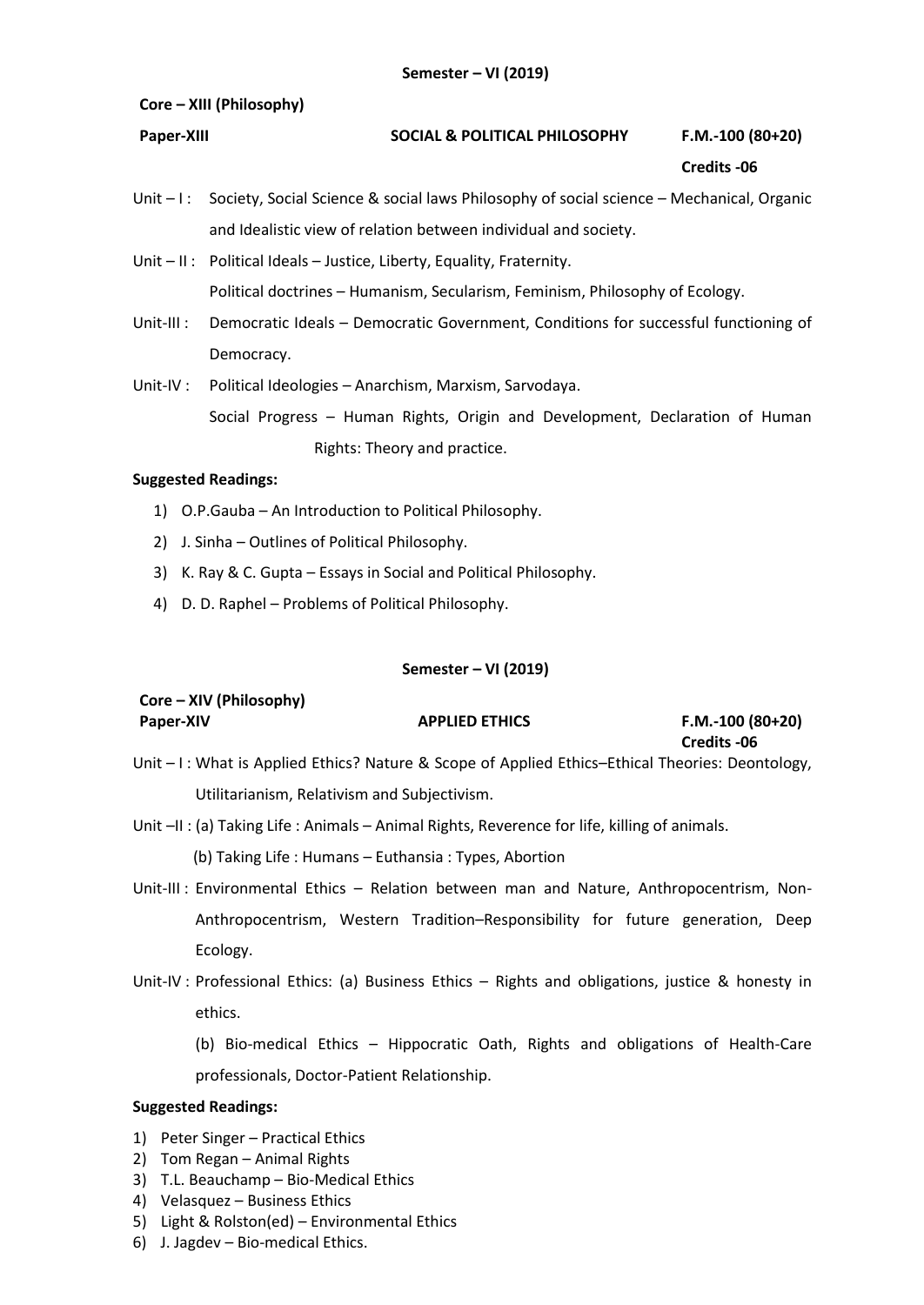# **(B) GENERIC ELECTIVE (GE)**

**Paper –I F.M.-100 (80+20)**

#### **SYSTEMS OF INDIAN PHILOSOPHY Credits -06**

Unit – I: Salient Features of Indian Philosophy

Carvakas – Epistemology and Metaphysics.

Jainism – Syadvada & Anekantavada.

- Unit II : Buddhism Dependent origination, Momentariness, No-soul theory, Nirvana.
- Unit III : Sankhya Purusha, Prakriti, Evolution

Yoga – Patanjali. Citta Vriti Nirodha, Astanga Yoga.

Unit – IV : Sankara – Maya, Jiva, Brahman & Liberation.

Ramanuja – Maya, Brahman, Jiva & Libeartion.

# **Suggested Readings:**

- i) Dutta & Chatterjee An Introduction to Indian Philosophy.
- ii) C.D. Sharma A Critical Survey of Indian Philosophy.
- iii) M. Hiriyana Out lines of Indian Philosophy.
- iv) R. K. Puligandla Fundamentals of Indian Philosophy.
- v) G.C. Nayak (O) Bharatiya Darsana.
- vi) B.B.Choudhury (O) Trs. Bharatiya Darsanara Ruparekha.

# **Semester – II (2017)**

# **GENERIC ELECTIVE (GE)**

**Paper –II F.M.-100 (80+20)**

# **LOGIC & SCIENTIFIC METHOD Credits -06**

Unit – I: Definition of Logic, Deductive and Inductive Arguments, Truth and validity, sound and

- Unit-II : Inductive Reasoning & Scientific Enquiry, Problem of Induction, Paradox of Induction, Laws of Thought.
- Unit III: Law of causation : Meaning & Definition, Cause & Condition, Plurality of Causes, Doctrine of Uniformity of Nature, Mill's Experimental Methods.
- Unit- IV : Hypothesis & Scientific Method: Scientific & Unscientific Explanation, Types of Hypothesis, Legitimate Conditions of Hypothesis, Hypothesis and confirmation.

# **Suggested Readings:**

i) Cohen & Nagel, An introduction to Logic and Scientific method.

unsound Arguments, Probability and Inductive Reasoning.

- ii) I.M. Copi, Cohen & Mach Mahan,  $(14<sup>th</sup>$  Edition) Introduction to Logic.
- iii) John Hospers, Philosophical Analysis.
- iv) W. Kneale Probability & Induction
- v) N. Durzie Inductive & Deductive Logic.
- vi) K.Om. Narayana Rao Inductive and Deductive Logic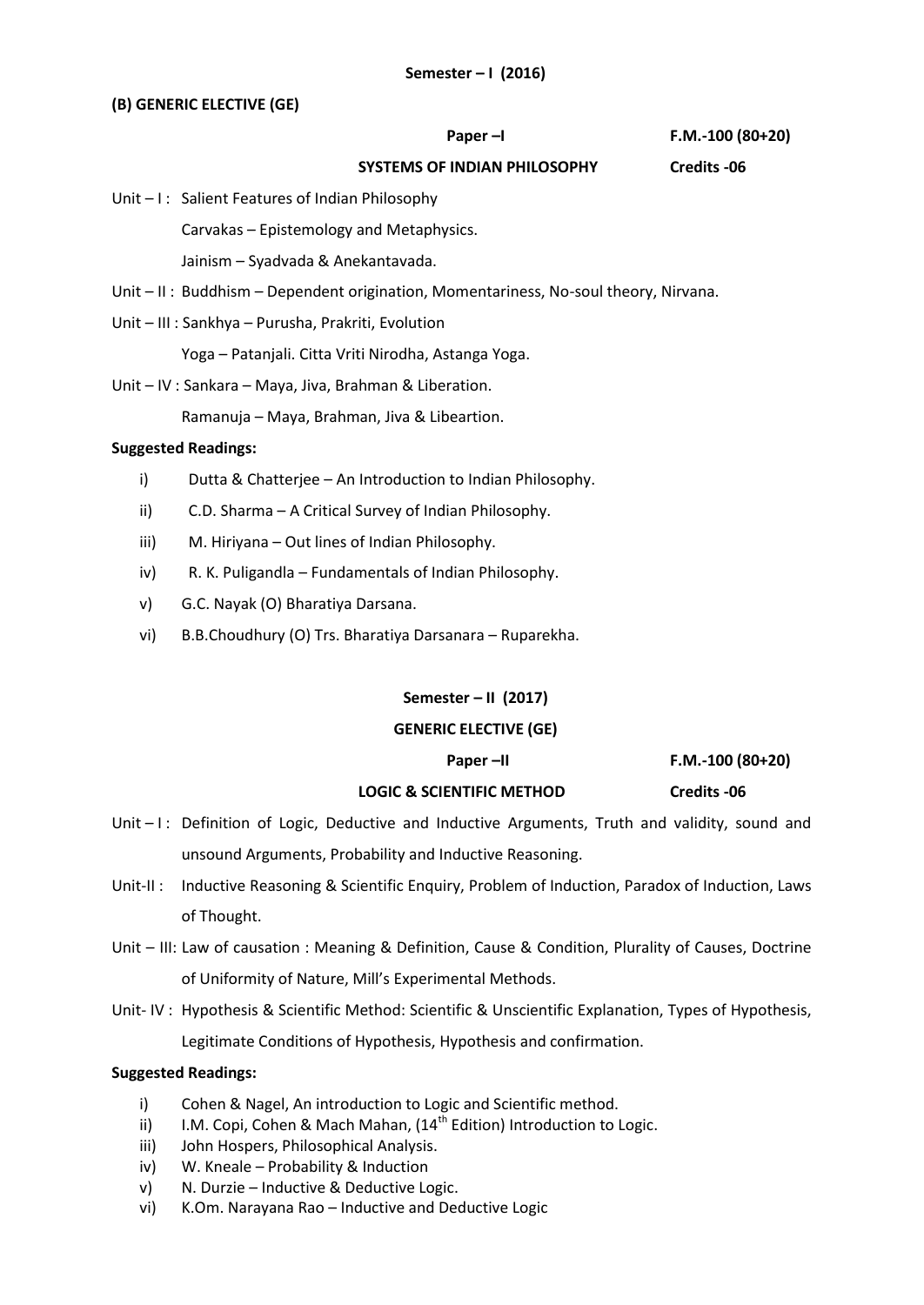**(C) DSE – I**

# **STUDY OF MAJOR RELIGIONS OF THE WORLD F.M.-100 (80+20)**

#### **Credits -06**

- Unit I: Sanatana Dharma : Basic Features, Concept of Man (Amritasya Putra) His pursuits : Dharma, Artha, Kama and Moksa.
- Unit II : Buddhism : Basic Features, Four Noble Truths, Eight Fold path, Nirvana.
- Unit III : Jainism : Three Gems (Triratna), Five Vows, Liberation.
- Unit IV : Christianity : Basic Features, God, World, Salvation. Islam : Basic Features, Man, God & Human Destiny.

# **Suggested Readings:**

- 1) Y. Masih A comparative study of Religion.
- 2) Lloyd Ridgeon Major World Religions.
- 3) K. N. Tiwari Comparative Religion.
- 4) A. K. Mohanty Comparative Religion.

# **Semester – V**

# **DSE – II**

# THE PHILOSOPHY OF BHAGBAT GITA **F.M.-100** (80+20)

 **Credits -06**

- Unit I: The Bhagbat Gita: Concept of Yoga, Concept of Life and Death.
- Unit II : Karma & Karmaphala in the Gita, classification of Karma: Karma, Akarma & Vikarma.
- Unit-III : Concept of Jnana & Vijnana, Ksara, Aksara and Uttama Purusa in Bhagbat Gita.
- Unit-IV : Chapter XVIII (Verse 1 to 36) with Sankara's Commentary.

- 1) S. Radhakrishnan (Trs & Ed.), The Bhagbat Gita
- 2) S.C. Panigrahi, Concept of Yoga in the Gita.
- 3) K. M. Munshi & R. R. Diwakar, Bhagbat Gita & Modern Life.
- 4) A.G.K Warrior (Trs) Srimad Bhagabat Gita Bhasya of Sri Sankaracharya.
- 5) P. N. Srinivasachari The Ethical Philosophy of the Gita.
- 6) B. K. Dash(ed) The Ethical Philosophy of the Ethics of the Gita Bhagbat Gita.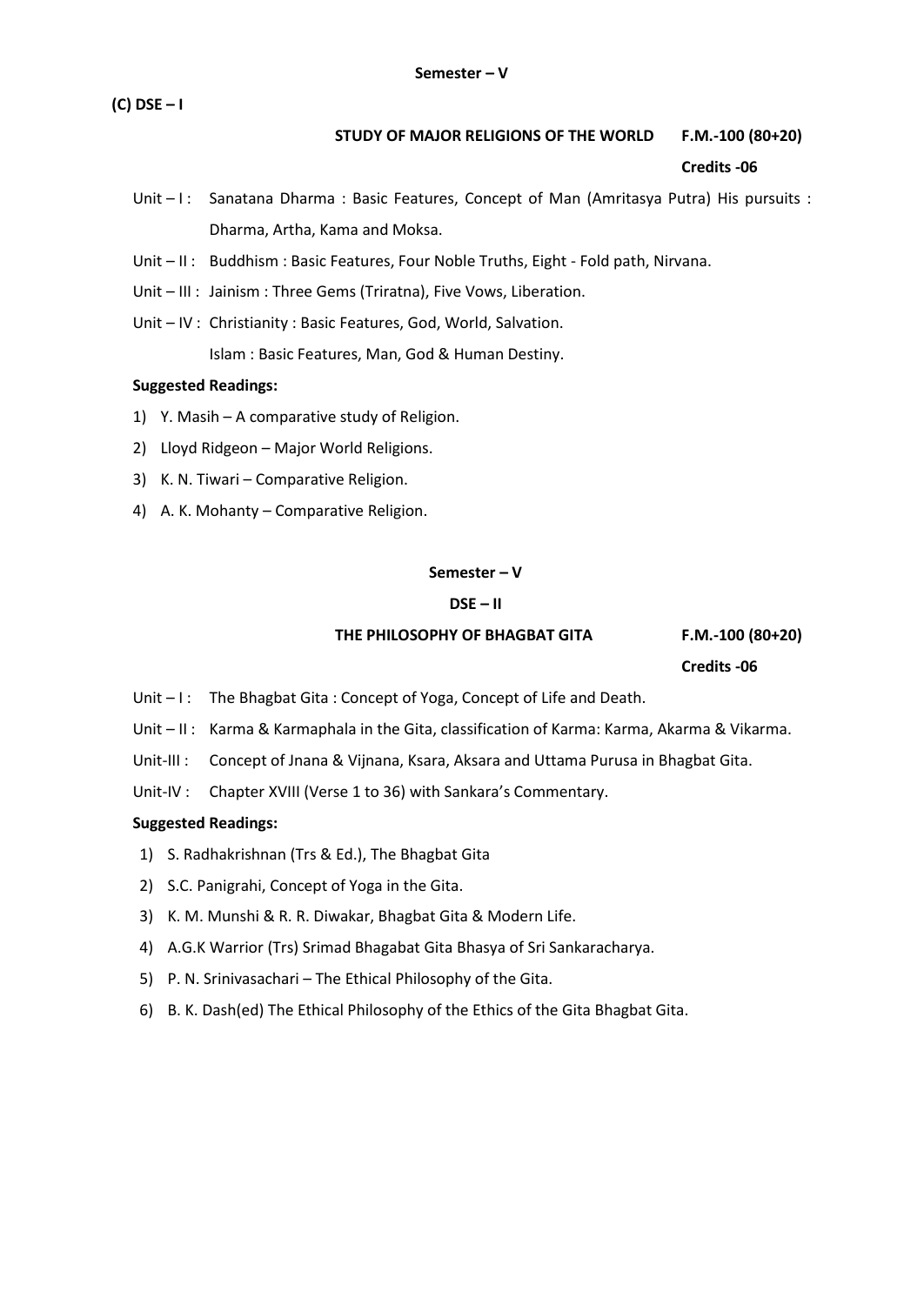#### **DSE – III**

# **GANDHIAN STUDIES F.M.-100 (80+20)**

 **Credits -06**

- Unit  $-1$ : Political Thought of Gandhi : His concept of Politics goals and Methods, concept and claim of spiritualizing politics, Satyagraha.
- Unit- II: Economic Thought of Gandhi: His efforts in the field of economics, Gandhi as a critique of industrialization; philosophy of work and employment, need and greed.
- Unit-III : Gandhi on Education : Meaning and aims of education, Basic education (Nai Talim) Duties of students, Parents and Teachers in education and their interrelationship.
- Unit-IV : Gandhi on Social Thought : Sarvodaya, Concept of Gram Swaraj, Caste system untouchability. Concept of Non-violence and world-peace. Combating terrorism through non-violence.

Suggested Readings:

- 1) Mahatma Gandhi Hind Swaraj
- 2) Mahatma Gandhi Auto biography
- 3) Mahatma Gandhi Towards New Education.
- 4) R. K. Prabhu & U.R. Rao The Mind of Mahatma Gandhi.
- 5) S. Radhakrishnan Mahatma Gandhi : Essays & Reflections.

**Semester – VI DSE – IV**

# **PROJECT**

 **(Dissertation – 60+ Viva Voce – 40) Full Mark - 100 Marks**

#### **Credits -06**

Each student has to prepare a project of his own selecting a topic from the philosophical perspective under the supervision of a teacher. The dissertation will carry 60 marks which will be evaluated by an external examiner and the student has to face a viva voce test (40 marks) by his supervisor (internal) and an external expert for the project.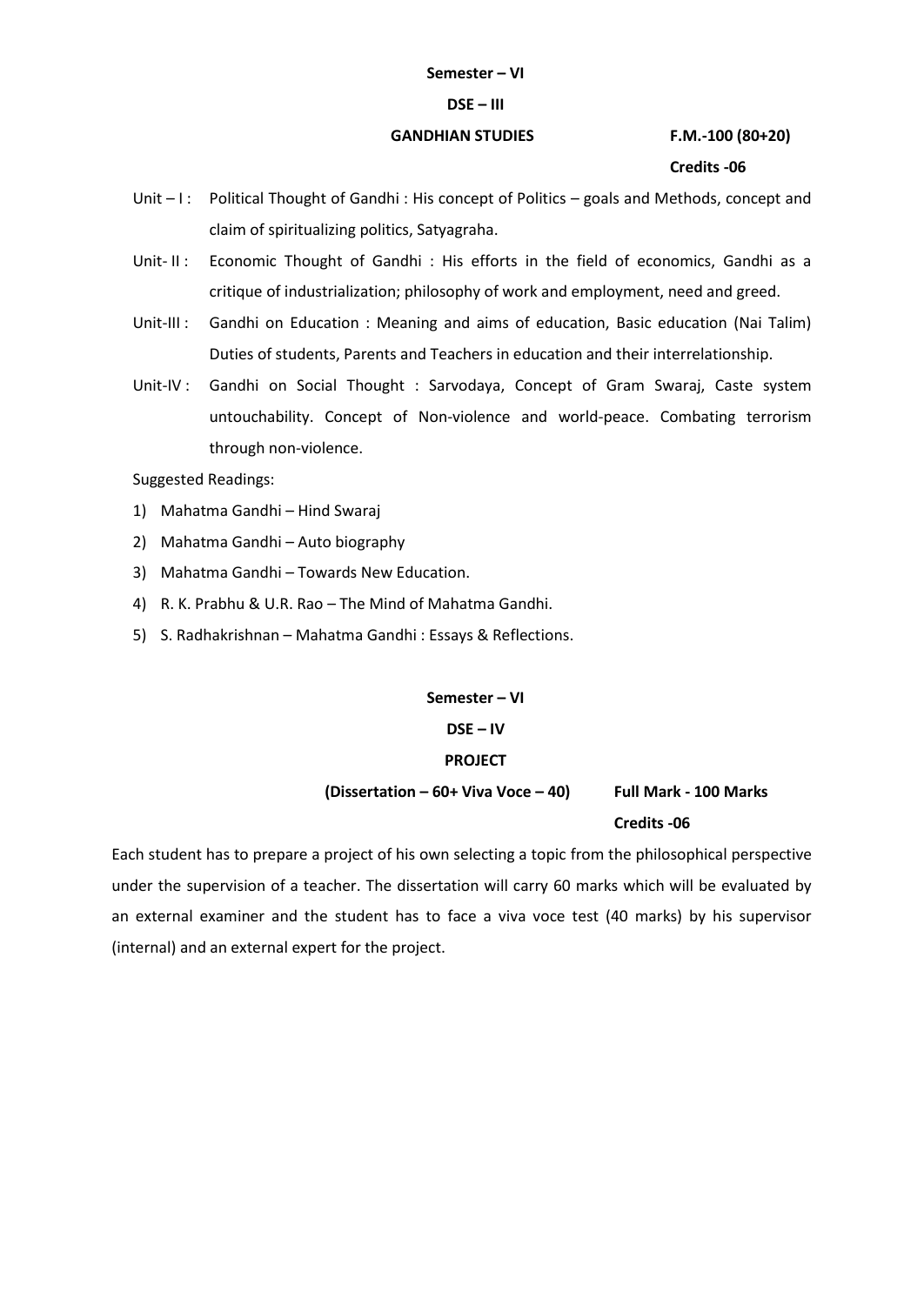#### **Paper-I**

# **CRITICAL THINKING F.M.-50**

#### **Credits -02**

- Unit I: Introduction to Critical Thinking : Standards of Critical Thinking, benefits and limitations.
- Unit—II: Arguments and Recognising arguments: Definition and contents of argument, premises, hidden premises, conclusion, intermediate conclusions.

### **Suggested Readings:**

- 1. Hurley, Partrick, J. A Concise Introduction to Logic (2015)  $12^{th}$  Ed.
- 2. Madhuchhanda Sen An introduction to Critical Thinking (2010)

# **SKILL ENHANCEMENT COURSE (SEC)**

# **Paper-II**

#### **Applied Reasoning F.M.-50**

 **Credits -02**

- Unit I : Fallacies: introduction, fallacies of Relevance, fallacies of Presumption, fallacies of Ambiguity, Illicit Transference, fallacies in ordinary language.
- Unit—II : Types of Reasoning, Analogical, Legal and Moral Science and Superstition: Distinction, Evidentiary Support and Objectivity Integrity.

- 1. Hurley, Partrick, J. A Concise Introduction to Logic (2015) 12<sup>th</sup> Ed.
- 2. Madhuchhanda Sen An introduction to Critical Thinking (2010)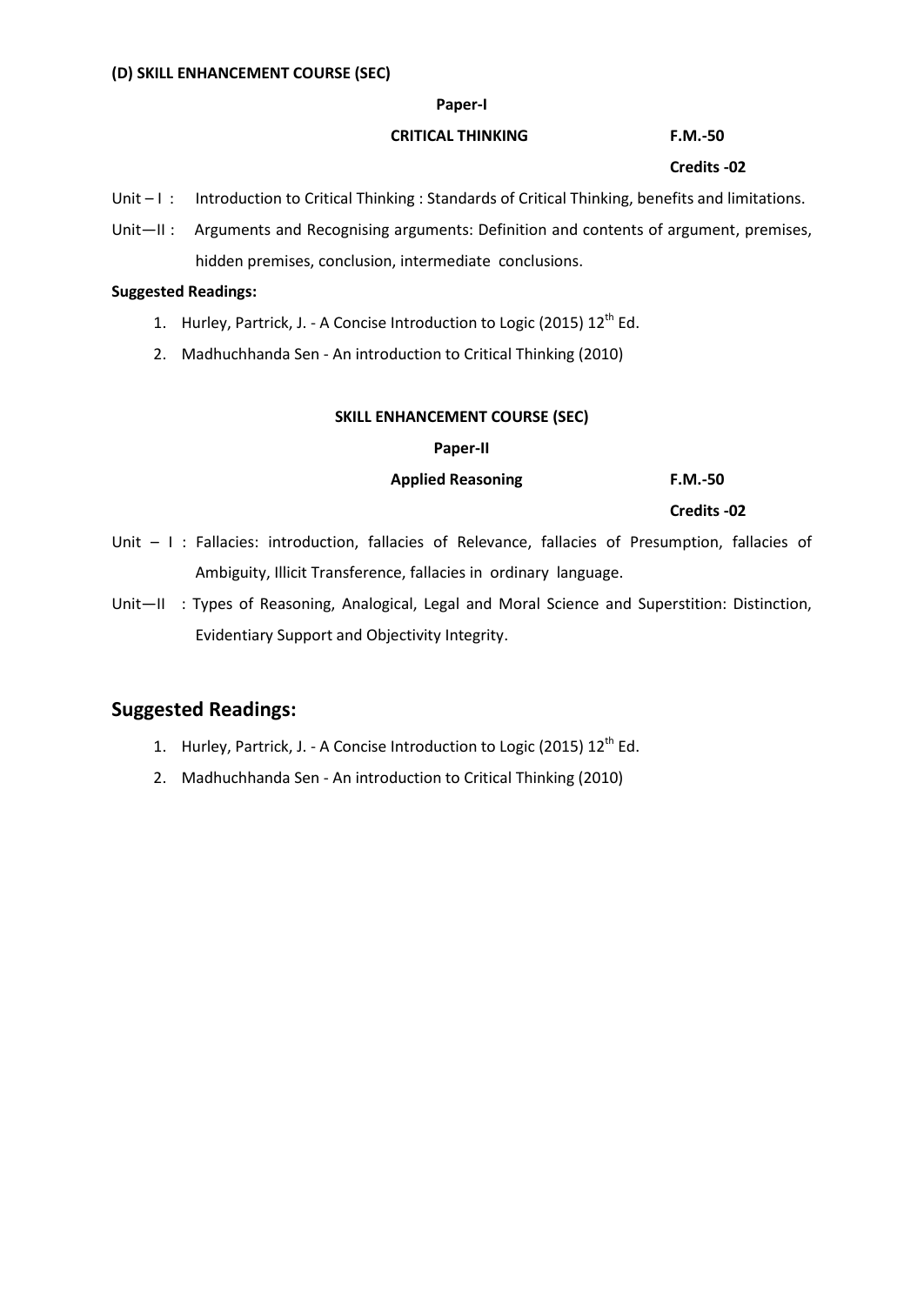**SYLLABUS FOR B.A GENERAL IN PHILOSOPHY**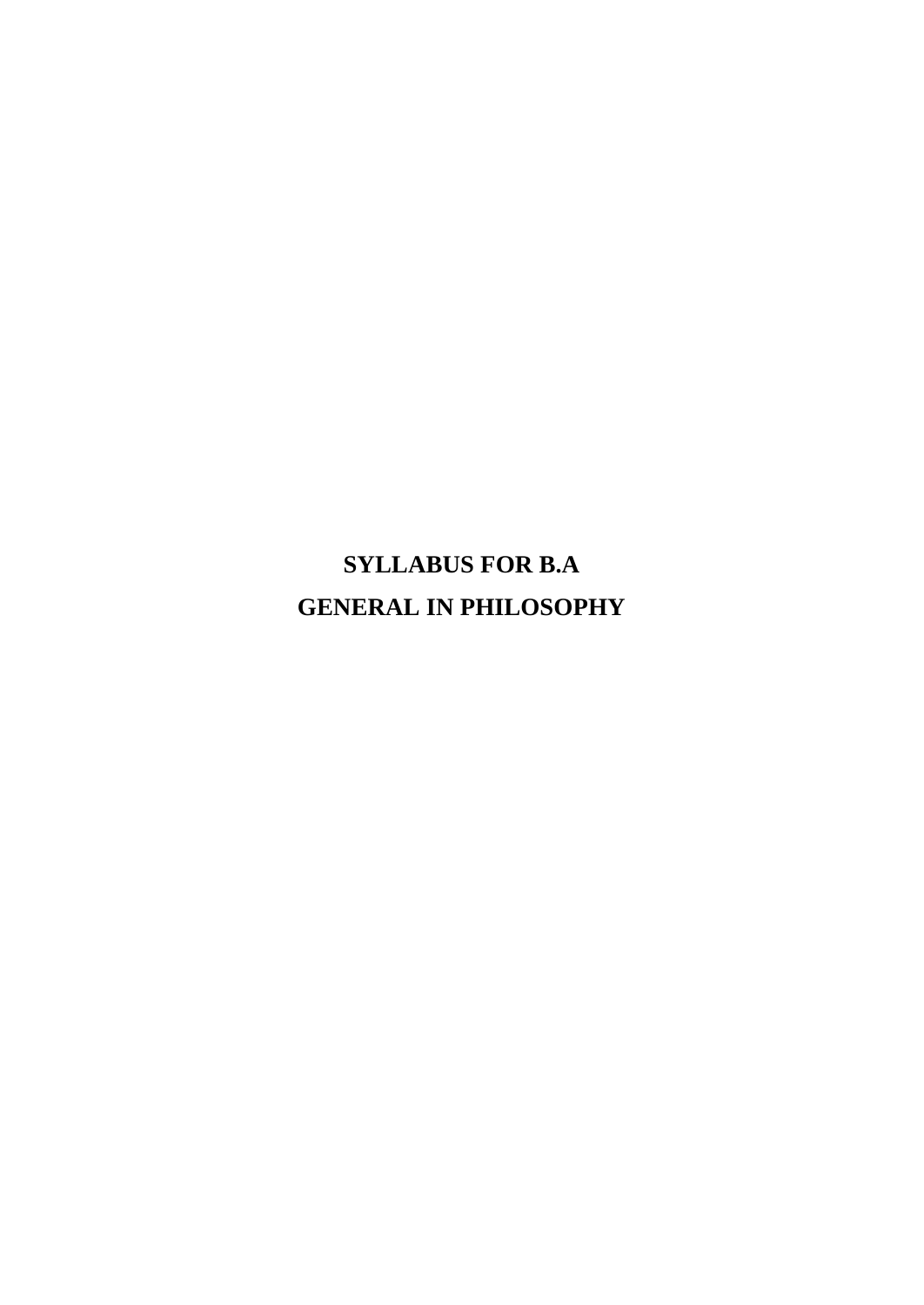# **Syllabus and Suggested Readings for B.A (Regular) Philosophy**

# **(A) Four core papers**

Semester-I Core-I General philosophy Semester-II Core-II Logic and Scientific Method Semester-III Core-III Systems of Indian Philosophy Semester-IV Core-IV Philosophy Of language

- (B) Two Generic Elective (GE) for other discipline (other than philosophy) Students Semester-V GE Paper-I Contemporary Indian Philosophy Semester-VI GE Paper-II History of Modern European Philosophy
- (C) Semester-V DSE out of four papers the candidate has to choose one paper

DSE-I- Study of Major Religions of the world.

- DSE-II- Applied Ethics
- DSE-III- Philosophy of Mahima Dharma
- DSE-IV- History of Greek Philosophy
- (D) Semester-VI DSE-V **Project** under the supervision of a teacher

#### **Semester-I**

# $Core - I$

# **GENERAL PHILOSOPHY F.M.-100 (80+20)**

 **Credits -06**

- Unit I : Definition, Nature & Function of Philosophy, its relation to Science & Religion. Problem of Being – Monism, Pluralism, Realism and Idealism.
- Unit II : Problem of Knowledge : What is knowledge?

Sources of Knowledge : Empiricism & Rationalism.

Unit – III : Problem of Ethics : (a) Theories of Conduct : Egoism & Altruism

(b) Theories of Goodness : The Good and the Evil.

Unit-IV : Problem of Metaphysics:

- 3) Substance & Universal
- 4) Mind & body

- 5) J. N. Sinha An Introduction to Philosophy.
- 6) John Hospers An Introduction to Philosophical Analysis
- 7) G.W. Cunningham Problems of Philosophy
- 8) G.T.W. Patrick Introduction to Philosophy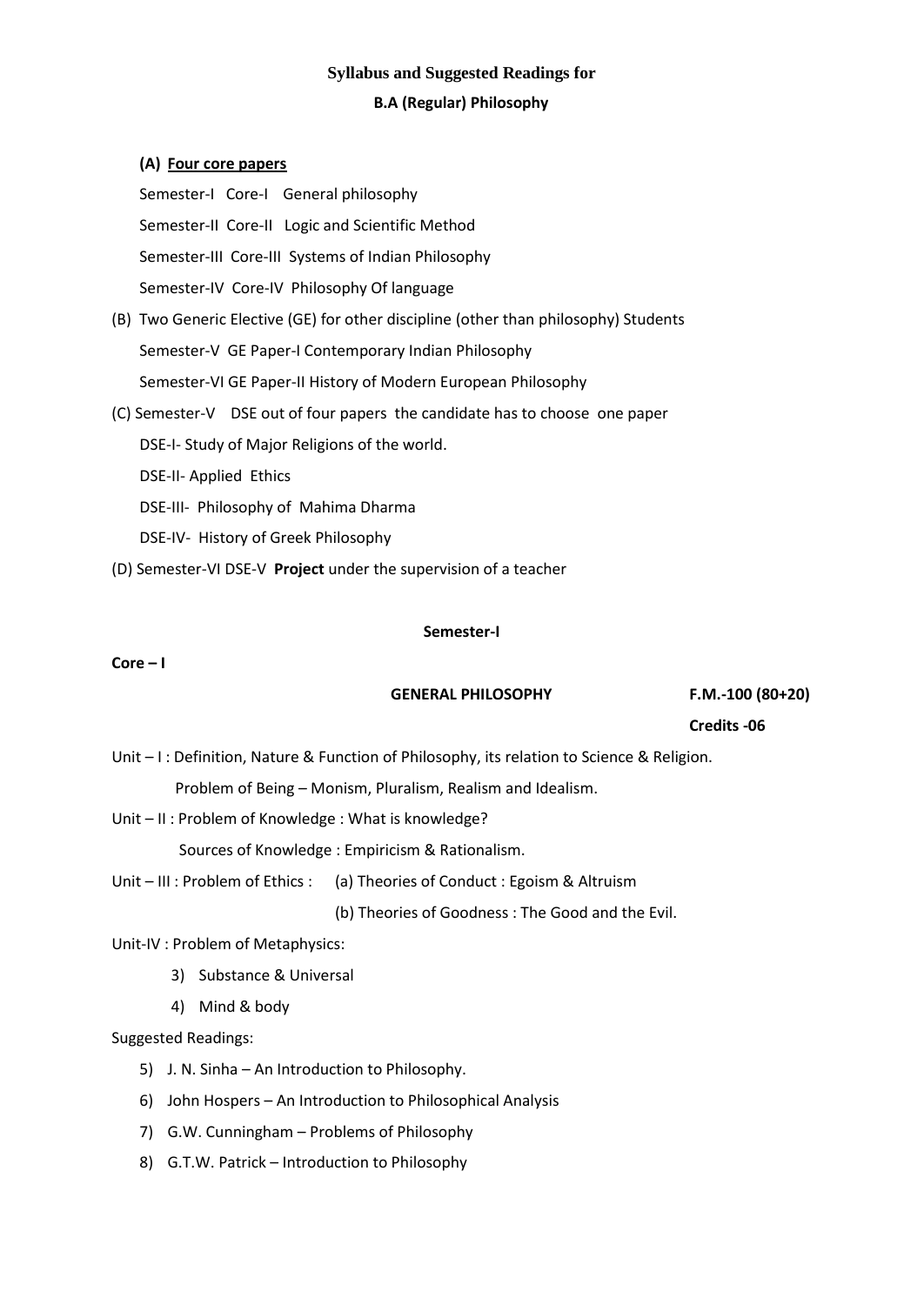#### **Semester-II**

#### **Core – II (Philosophy)**

### LOGIC & SCIENTIFIC METHOD **F.M.-100 (80+20)**

#### **Credits -06**

- Unit  $-1$ : Definition of Logic, Deductive & Inductive Argument, Truth and validity, sound and unsound Arguments, Probability and Inductive Reasoning.
- Unit II: Inductive Reasoning & Scientific Enquiry, Problem of Induction, Paradox of Induction, Laws of Thought.
- Unit III : Law of Causation : Meaning & Definition, cause and condition, Plurality of causes, Doctrine of uniformity of Nature, Mill's Experimental Methods.
- Unit IV : Hypothesis & Scientific Methods : Scientific and unscientific Explanation, types of hypothesis, legitimate conditions of hypothesis, Hypothesis & Confirmation.

# **Suggested Readings:**

- 5) Cohen & Nagel : An Introduction to logic and Scientific Method.
- 6) Copi, Cohen & Mac Mahan  $(14^{th}$  Edn.) Introduction to logic.
- 7) John Hospers An Introduction to Philosophical Analysis.
- 8) W. Kneale Probability & Induction.

#### **Semester – III**

**Core –III F.M.-100 (80+20)**

# **SYSTEMS OF INDIAN PHILOSOPHY Credits -06**

Unit – I: Salient Features of Indian Philosophy

Carvakas – Epistemology and Metaphysics.

Jainism – Syadvada & Anekantavada.

- Unit II : Buddhism Dependent origination, Momentariness, No-soul theory, Nirvana.
- Unit III : Sankhya Purusha, Prakriti, Evolution

Yoga – Patanjali. Citta Vriti Nirodha, Astanga Yoga.

Unit – IV : Sankara – Maya, Jiva, Brahman & Liberation.

Ramanuja – Maya, Brahman, Jiva & Libeartion.

- i) Dutta & Chatterjee An Introduction to Indian Philosophy.
- ii) C.D. Sharma A Critical Survey of Indian Philosophy.
- iii) M. Hiriyana Out lines of Indian Philosophy.
- iv) R. K. Puligandla Fundamentals of Indian Philosophy.
- v) G.C. Nayak (O) Bharatiya Darsana.
- vi) B.B.Choudhury (O) Trs. Bharatiya Darsanara Ruparekha.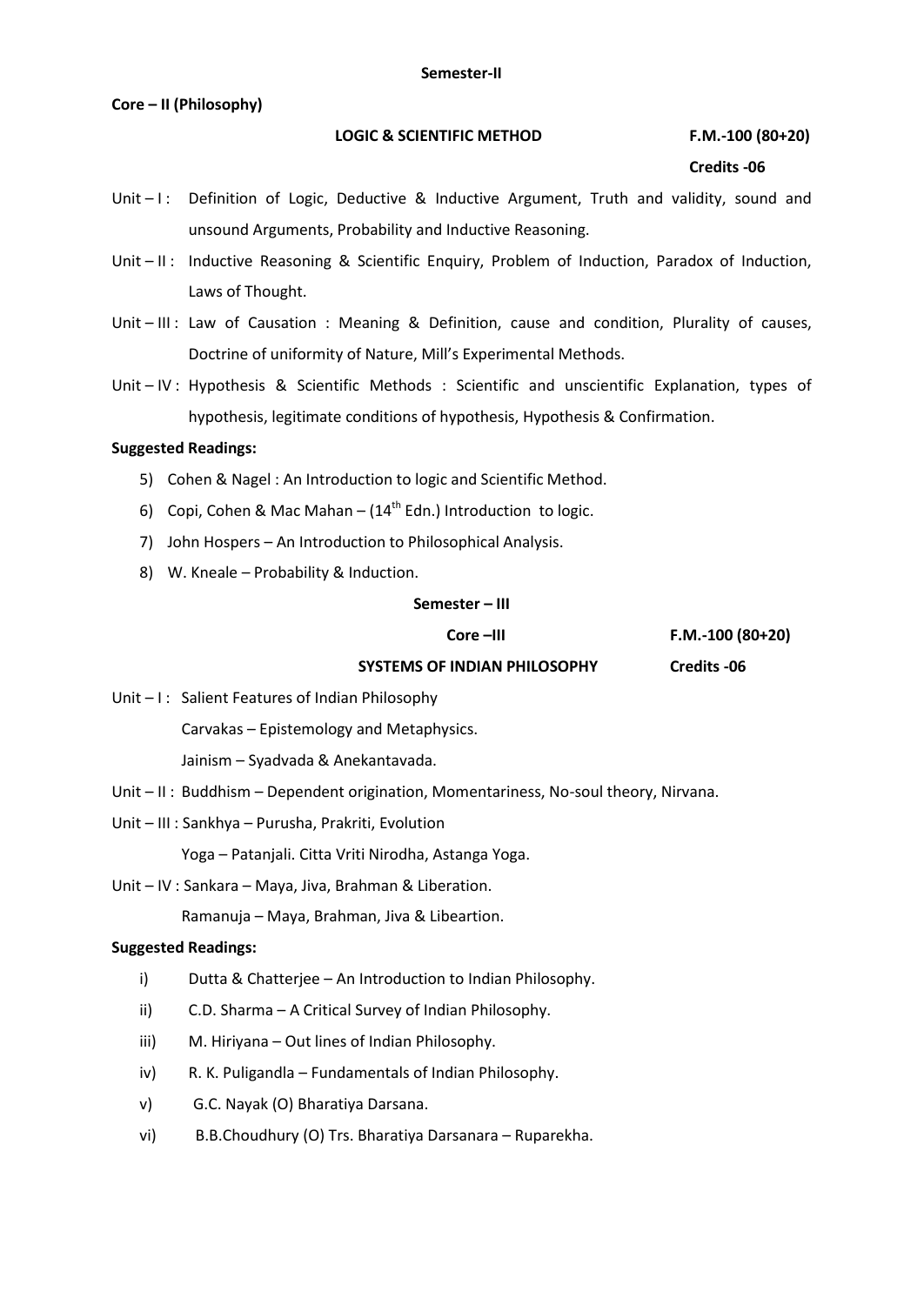**Core – IV (Philosophy)** 

#### **PHILOSOPHY OF LANGUAGE F.M.-100 (80+20)**

#### **Textual Study – John Hospers, An Introduction to Philosophical Analysis Credits -06**

Unit – I: **Word-Meaning** : Meaning of the word "Meaning", Ambiguity and Vagueness.

- Unit-II : **Definitions :** Donotative, Connotative and ostensive, Defining & Accompanying characteristics, Stipulative, Reportive & Persuasive definition.
- Unit-III : **Sentence-Meaning:** Propositions and sentence, word-meaning and sentence-meaning, criteria of sentence meaning, Analytic-Synthetic distinction, Apriori & Aposteriori dish.
- Unit-IV : **Logical Possibility & Impossibility, Concept :** Nature & Source, Truth : correspondence, coherence & truth as "it works".

#### **Semester – V**

#### **GE Paper – I (Philosophy)**

 **CONTEMPORARY INDIAN PHILOSOPHY F.M.-100 (80+20)**

 **Credits -06**

Unit – I: **R. N. Tagore :** God & Reality, Nature of Religion, Man & his destiny. **Swami Vivekananda:** Concept of Man, Practical Vedanta, Universal Religion & Spiritual Humanism.

- Unit-II : **M. K. Gandhi :** Concept of Truth, God, Non-Violence, Satyagraha & Sarvodaya.
- Unit-III : **Sri Aurovindo :** Nature of World, Maya, Concept of Satchidananda, Theory of Evolution and Integral Yoga.
- Unit-IV: **S. Radhakrishnan:** Concept of Man, Reality, Intellect and Intuition, Theory of Religion.

- iv) H. Sahoo (ed), Contemporary Indian Philosophy
- v) B. K. Lal, Contemporary Indian Philosophy.
- vi) T.M.P. Mahadevan & V. Saroja; Contemporary Indian Philosophy.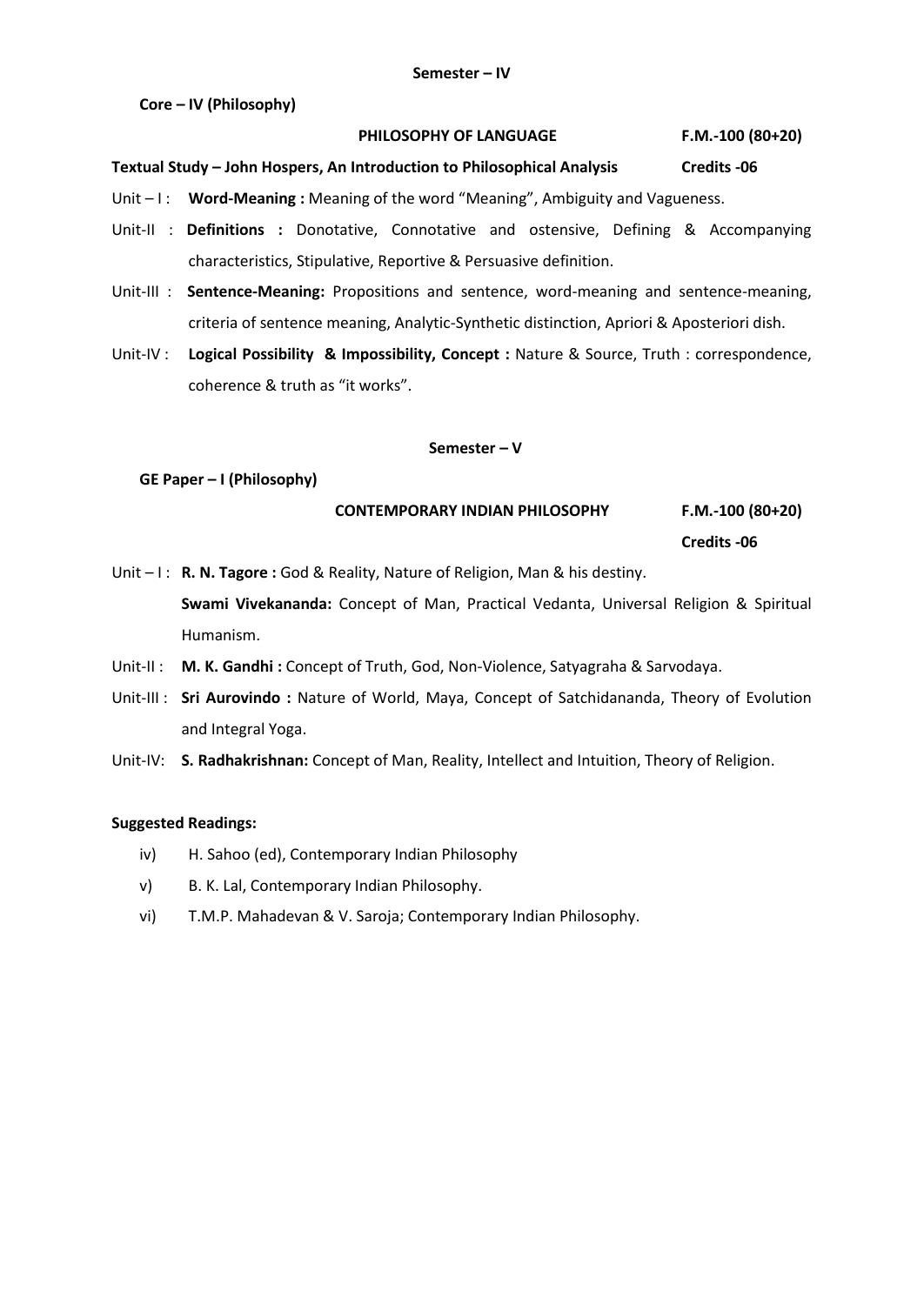**GE Paper –II (Philosophy)** 

#### **HISTORY OF MODERN EUROPEAN PHILOSOPHY F.M.-100 (80+20)**

 **Credits -06**

Unit – I : **Bacon** – Theory of Idola, Inductive Method

**Descartes** – Universal Doubt, Cogito-ergo-sum, Existence of God, Mind-Body Relationship (Interactionism)

- Unit-II : **Spinoza** Substance, Attribute & Modes, Psycho-Physical Parallelism. **Leibnitz** - Theory of Monads, Pre-Established Harmony.
- Unit-III : **Locke** Refutation of Innate Ideas, Theory of Knowledge. **Berkeley** – Subjective Idealism, Esse-est-Percipii **Hume** – Theory of Knowledge : Impression and Idea, Theory of Causality, Scepticism.
- Unit-IV: **Kant** Reconciliation between Empiricism and Rationalism, Copernican Revolution in Philosophy, Possibility of Synthetic - Apriori Judgment, Space and Time.

# **Suggested Readings:**

- i) Y. Masih A History of Modern European Philosophy.
- ii) Frank Thilly A History of Philosophy.
- iii) R. Fal Kenberg Hist. of Western Philosophy.
- iv) H.Ray & G.Das (O) Paschatya Darsanara Itihasa.
- v) Ira Sengupta A History of Western Philosophy.

#### **Semester – V**

**(C) DSE – I**

# **STUDY OF MAJOR RELIGIONS OF THE WORLD F.M.-100 (80+20)**

#### **Credits -06**

- Unit I: Sanatana Dharma : Basic Features, Concept of Man (Amritasya Putra) His pursuits : Dharma, Artha, Kama and Moksa.
- Unit II : Buddhism : Basic Features, Four Noble Truths, Eight Fold path, Nirvana.
- Unit III : Jainism : Three Gems (Triratna), Five Vows, Liberation.
- Unit IV : Christianity : Basic Features, God, World, Salvation.

Islam : Basic Features, Man, God & Human Destiny.

- 5) Y. Masih A comparative study of Religion.
- 6) Lloyd Ridgeon Major World Religions.
- 7) K. N. Tiwari Comparative Religion.
- 8) A. K. Mohanty Comparative Religion.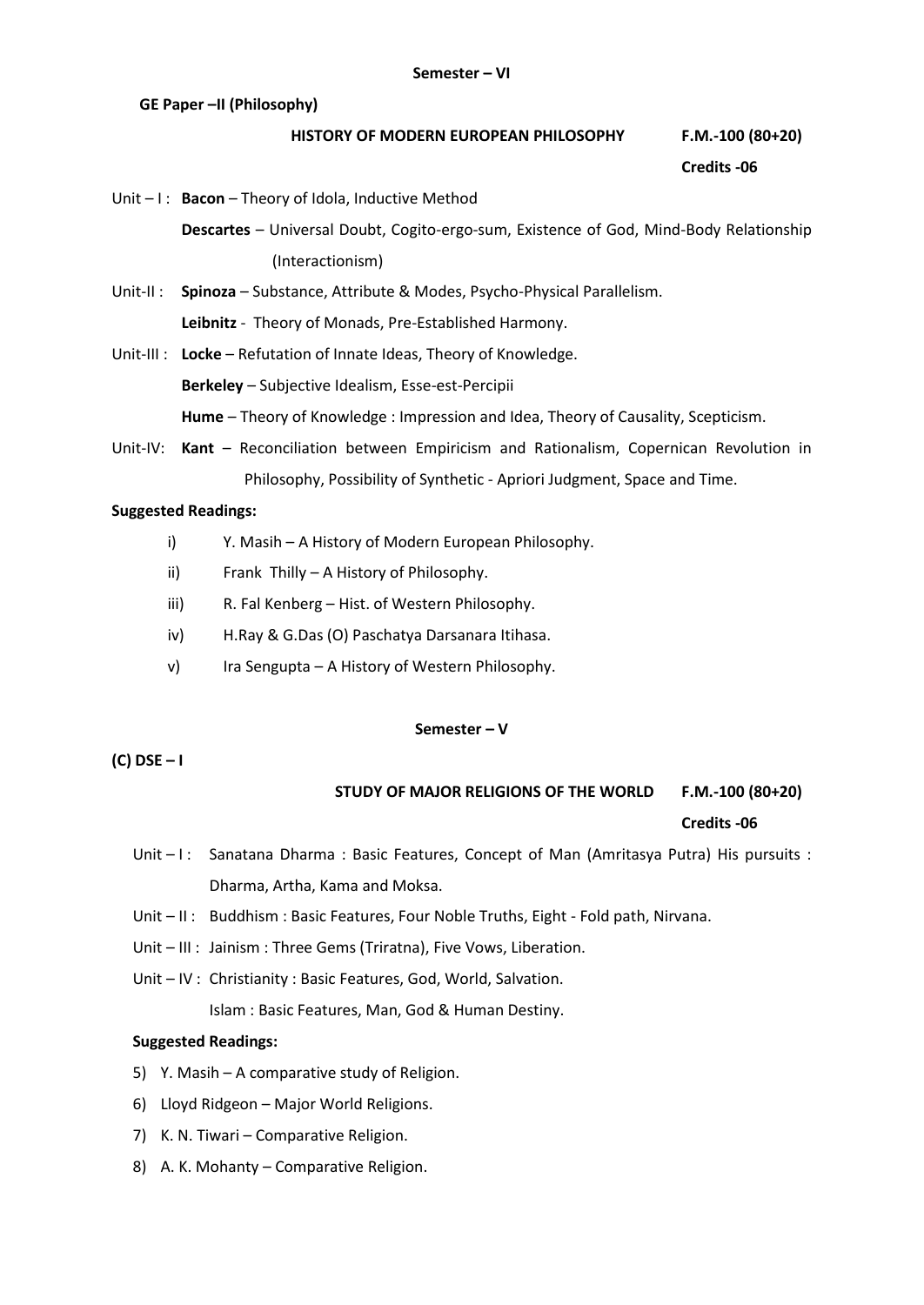# **DSE-II (Philosophy)**

# **APPLIED ETHICS F.M.-100 (80+20) Credits -06**

Unit – I: What is Applied Ethics? Nature & Scope of Applied Ethics–Ethical Theories: Deontology, Utilitarianism, Relativism and Subjectivism.

Unit  $-II$  : (a) Taking Life : Animals – Animal Rights, Reverence for life, killing of animals.

(b) Taking Life : Humans – Euthansia : Types, Abortion

- Unit-III : Environmental Ethics Relation between man and Nature, Anthropocentrism, Non-Anthropocentrism, Western Tradition–Responsibility for future generation, Deep Ecology.
- Unit-IV : Professional Ethics: (a) Business Ethics Rights and obligations, justice & honesty in ethics.

(b) Bio-medical Ethics – Hippocratic Oath, Rights and obligations of Health-Care professionals, Doctor-Patient Relationship.

# **Suggested Readings:**

- 1) Peter Singer Practical Ethics
- 2) Tom Regan Animal Rights
- 3) T.L. Beauchamp Bio-Medical Ethics
- 4) Velasquez Business Ethics
- 5) Light & Rolston(ed) Environmental Ethics
- 6) J. Jagdev Bio-medical Ethics.

#### **Semester – V**

# **DSE-III (Philosophy)**

#### **PHILOSOPHY OF MAHIMA DHARMA F.M.-100 (80+20)**

 **Credits -06**

- Unit-I- Metaphysics- Concept of Alekha
- Unit-II- Concept of the world
- Unit-III- Self and Liberation
- Unit-IV- Ethics and Spiritual Humanism of Bhima Bhoi

#### **Suggested Readings**

- 1. Prof. Satrughna Nath- Mahima Dharma Dhara
- 2. Prof. Sarbeswar Das- Mahima Dharma
- 3. Prof. S.C. Panigrahi- Bhima Bhoi and Mahima Darsan
- 4. Biswanath Baba Philosophy of Mahima Dharma (Vol-1)

Prof. Chitaranjan Das- Odishare Mahima Dharma